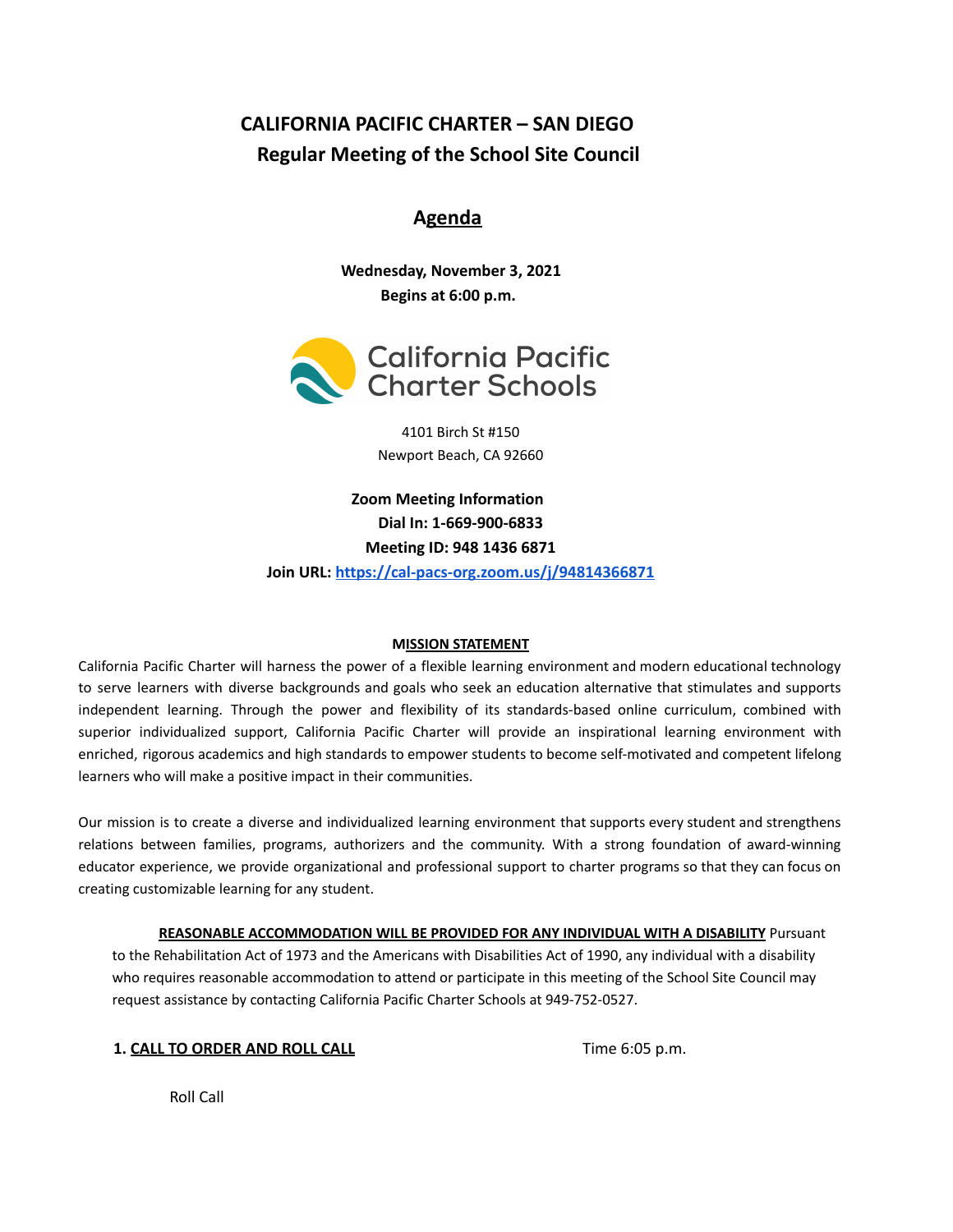Christine Feher, Executive Director- Present Ericka Zemmer, Assistant Director- Present Frances Acin, Teacher- Present Nicole Hemminger, Teacher- Present Amy Evans, Teacher- Present Alexis Morfin, Classified Staff- Present Rhonda Kuminkoski, Parent- Present David Lim, Parent- Absent Jared Masters, Student- Present

#### **2. APPROVE RESIGNATIONS AND NEW MEMBERS**

It is recommended the School Site Council approve as presented, the resignations and new members of the School Site Council on November 3, 2021. RESIGNATION (PARENT): Vanessa Paea RESIGNATION (STUDENT): Natalie Santana NEW MEMBER (PARENT): Jennifer Rahl Roll Call Vote: Ericka Zemmer- AYE Frances Acin- AYE Nicole Hemminger- AYE Amy Evans- AYE Alexis Morfin- AYE Rhonda Kuminkoski- AYE David Lim- Absent Jared Masters- AYE

Moved by AEvans Seconded by RKuminkoski Ayes  $\frac{7}{2}$  Nays \_\_\_\_\_ Absent  $\frac{1}{2}$ 

*Motion carried unanimously, 7-0*

# **3. PLEDGE OF ALLEGIANCE Led by: EZemmer**

# **4. APPROVE/ADOPT AGENDA**

It is recommended the School Site Council adopt as presented, the agenda for the School Site Council Meeting on November 3, 2021.

Roll Call Vote: Ericka Zemmer- AYE Frances Acin- AYE Nicole Hemminger- AYE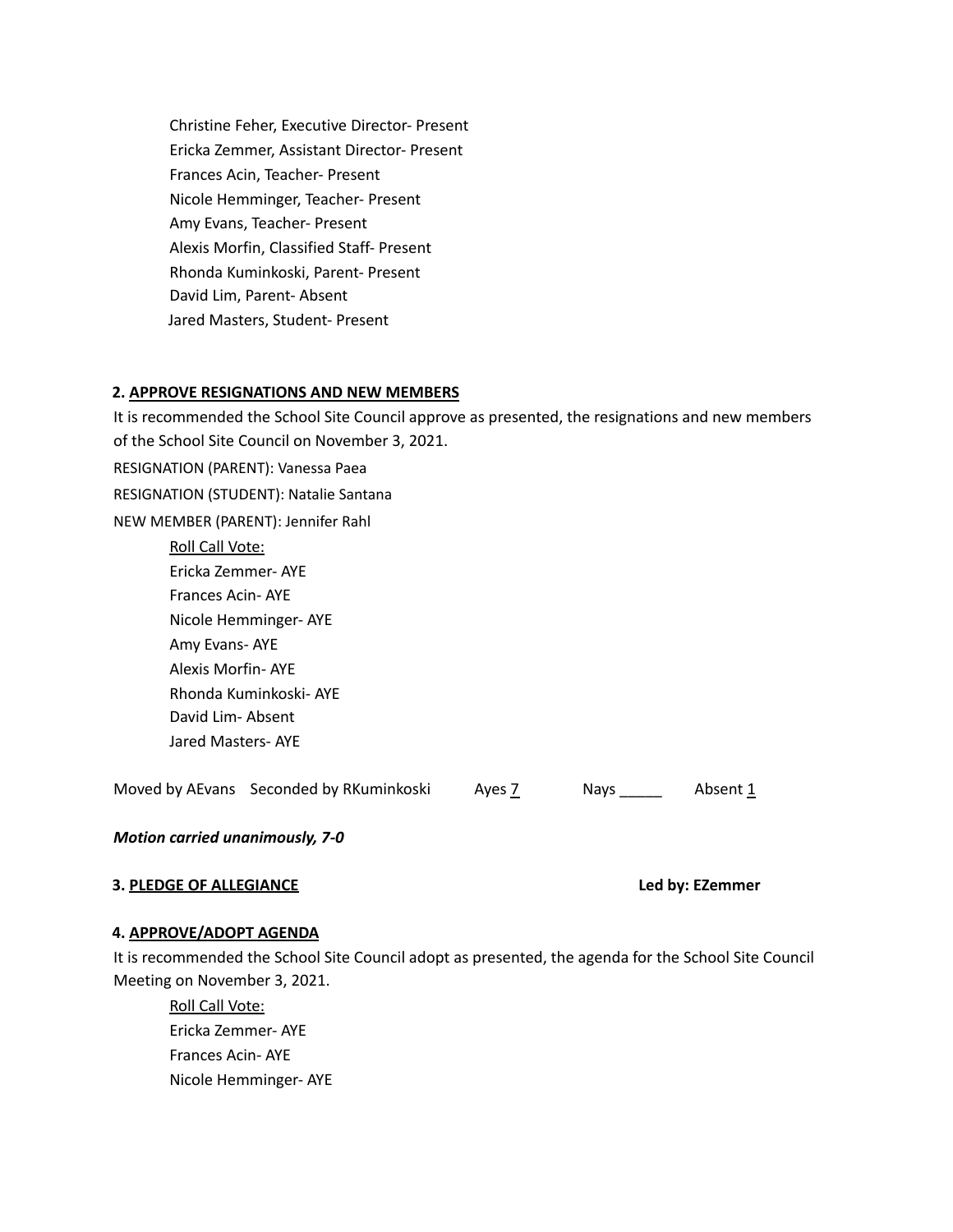Amy Evans- AYE Alexis Morfin- AYE Rhonda Kuminkoski- AYE David Lim- Absent Jennifer Rahl- Absent Jared Masters- AYE Vacancy, Student

Moved by FAcin Seconded by RKuminkoski Ayes Z Nays \_\_\_\_\_ Absent 2

#### *Motion carried unanimously, 7-0*

#### **5. APPROVE MINUTES**

It is recommended the School Site Council approve the minutes from the May 26, 2021 School Site Council meeting agenda.

Roll Call Vote: Ericka Zemmer- AYE Frances Acin- AYE Nicole Hemminger- AYE Amy Evans- AYE Alexis Morfin- AYE Rhonda Kuminkoski- AYE David Lim- Absent Jennifer Rahl Jared Masters- AYE Vacancy, Student

*Amend Jennifer Rahl from vote. Council member did not serve during this meeting.*

| Moved by AMorfin | Seconded by FAcin | Ayes Z | <b>Nays</b> | Absent 1 |
|------------------|-------------------|--------|-------------|----------|
|                  |                   |        |             |          |

#### *Motion carried unanimously, 7-0*

#### **6. PUBLIC COMMENT**

Members of the public may be heard on any item. A person addressing the Council will be limited to 3 minutes, unless the Executive Director grants a longer period of time. Comments by members of the public on an item on the agenda will only be allowed during consideration of the item by the Council. Public comments must be submitted 30 minutes prior to the start of the SSC meeting. Public comments submitted, including the person's name and comment, will be read aloud during the SSC meeting. Member of the public may submit comments on items on the agenda, and any item within the jurisdiction of the school in the following manner: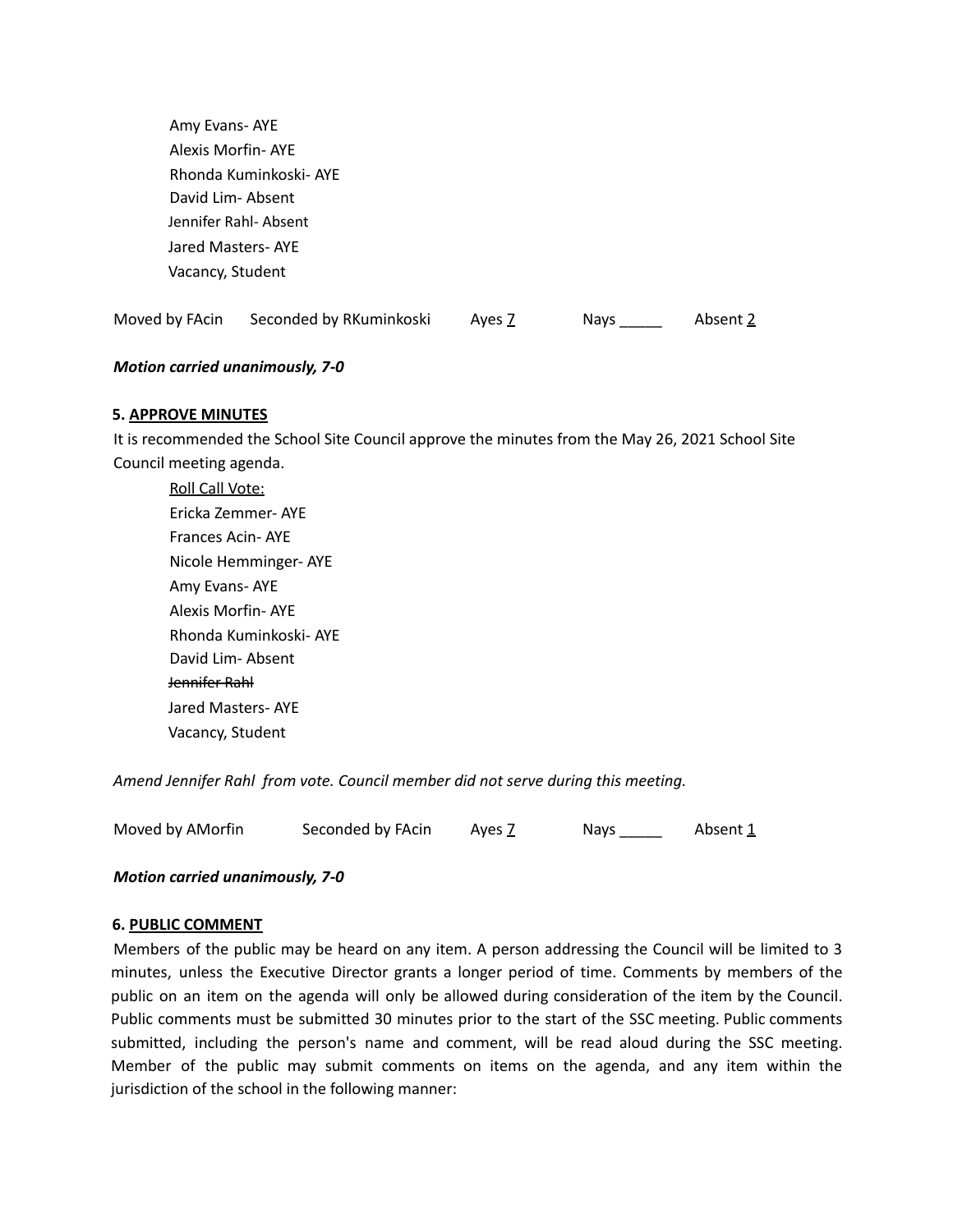By email at the following address: cfeher@cal-pacs.org Via telephone: 855-225-7227

# **7. CORRESPONDENCE/PROPOSALS/REPORTS**

**7.1.** SSC Rights and Responsibilities

A brief presentation on the Rights and Responsibilities to the Council by Christine Feher, Executive Director. Information only, no action will be taken.

#### **7.2.** Curriculum

A brief presentation on the options for future curriculum to the Council by Christine Feher, Executive Director. Information only, no action will be taken.

#### **7.3.** WASC

A brief presentation on the recent past WASC visit to the Council by Christine Feher, Executive Director. Information only, no action will be taken.

#### **8. Agenda Items**

Items listed under Action Items require a vote by the Council members. Each item will have a brief discussion and require separate action to approve.

# **8.1 Approval of the School Plan for Student Achievement (SPSA)**

It is recommended that the Council approve the School Plan for Student Achievement as presented.

Roll Call Vote: Ericka Zemmer- AYE Frances Acin- AYE Nicole Hemminger- AYE Amy Evans- AYE Alexis Morfin- AYE Rhonda Kuminkoski- AYE David Lim- Absent Jennifer Rahl- Absent Jared Masters- AYE Vacancy, Student

| Moved by AEvans | Seconded by FAcin |        |             |          |
|-----------------|-------------------|--------|-------------|----------|
|                 |                   | Ayes Z | <b>Nays</b> | Absent 2 |

# *Motion carried unanimously, 7-0*

#### **9. Calendar**

The next scheduled School Site Council Meeting will be held virtually on a date to be determined.